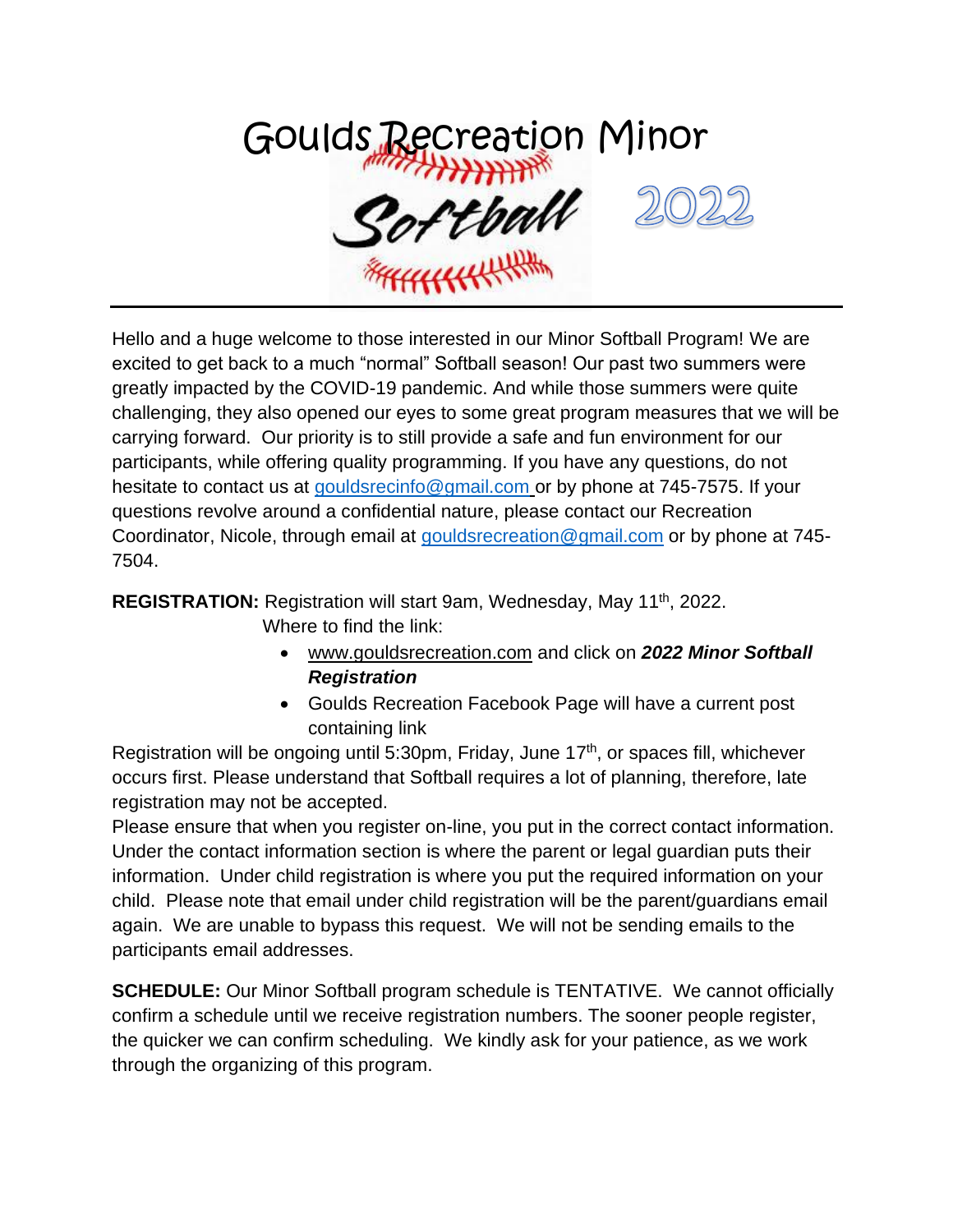Sessions will be during the day and on Thursday evenings for some groups. We are looking at offering clinics, and batting cage time slots at various times as well. An additional fee may apply for these extra program services.

The program will start the week of June 27-June 30. We have a tentative schedule included; however, this schedule can change depending on numbers registered.

**COST:** \$90 (first child); \$85 (each additional child in same family). This cost includes the Softball NL affiliation (insurance) fee.

## **AGES:**

7U: born in the years 2015 & 2016 9U: born in the years 2013 & 2014 11U: born in the years 2011 & 2012 13U: born in the years 2009 & 2010 15U: born between 2007-2008

Please ensure you register for the appropriate age category.

# **Our Minor Softball program will be following Softball NL's Special Operating Rules for each division.**

## **Pre-Activity Screening:**

- Goulds Recreation will be following any guidelines around COVID -19 put forth by Softball NL (This will be updated to this package if needed). We will also be following recommendations around COVID-19 put forth by the Provinces Public Health team.
- All coaches, staff, volunteers and athletes are asked to not attend a session, clinic, game if they have any symptoms of COVID-19 or are otherwise not feeling well.
- Goulds Recreation will ensure that every participant which include the coaches, athletes, officials and volunteers have signed the updated Softball NL Declaration of Compliance before activities can resume.
- All athletes are required to have their own water bottle, glove, helmet with an attached face mask/protector, batting glove (if needed, not required), proper footwear. \*\*Please see end of package for info on proper helmet.
- Catchers gear will be available and we will do our best to ensure it is not shared amongst athletes, unless it can be properly sanitized. If an athlete has their own catchers gear, only they will be permitted to use it.
- If your child has their own bat, they are using it at their own discretion. Goulds Rec will not replace any personal bats that may be damaged.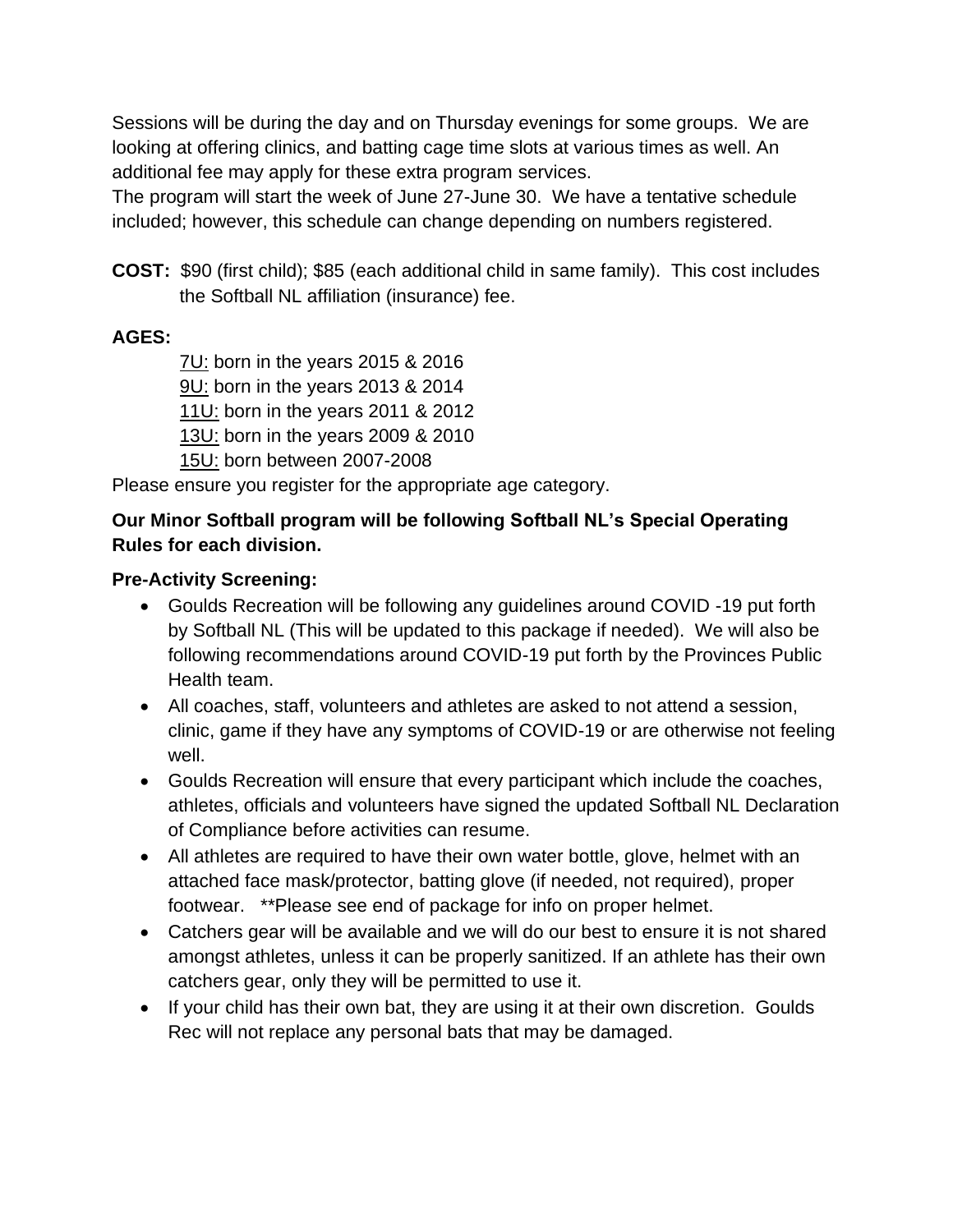#### **WHAT TO BRING**

- A small (pocket size) labelled bottle of HAND SANITIZER (at least 60% alcohol based). Hand sanitizer will also be available on site and at entrances of the facilities as well.
- Glove, batting gloves, helmet with attached face mask and bat if you have one. Bats should be the appropriate weight and length for your child. If you are unsure if the bat your child uses is suitable for them, please feel free to speak to one of our softball instructors. If our softball instructors notice that a personal bat may not be the best option for your child, they will discuss that with you.
- Water bottle, properly labelled with the athletes name. Please ensure your child has enough water to get them through their session. There is nowhere on site to refill their water bottles.
- Each athlete must be wearing appropriate gym clothes (don't have to be softball pants) and appropriate footwear. Non-Metal Cleats are highly recommended, however, properly fitted sneakers are fine to wear as well. Following in line with Softball NL, metal cleats are permitted in the 15U group. 13U and below are not permitted to wear metal cleats.
- Every athlete should be wearing sunscreen upon arrival to their session and if need be, have sunscreen with them to reapply. Our staff cannot assist with the application of sunscreen
- A ball cap is recommended (properly labelled)
- Ensure all personal items are marked with your child's name

# **SESSION GUIDELINES**

- Only counselors/staff, registered athletes and Goulds Rec approved volunteers are permitted on the fields. We kindly ask that parents and others refrain from entering the fields. This is a safety procedure that we follow.
- Attendance will be taken and athletes will be directed to a certain area for them to place their belongings.
- Warm-ups will be done, however, coaches/counselors will inform when warm-ups can start.
- Depending on the age groups, and attendance, participants may be placed in small groups and rotate around to training stations.
- Sessions are broken up into stations, which cover various areas of skill development. The sessions may also consist of modified games for learning purposes. Groups that partake in the Thursday evening time slots will be engaged in a game. The game may be modified depending on the attendance, and time will also play a factor.
- During game play, it is very important that the athletes and everyone watching know that our games are fun based and meant to be learning opportunities to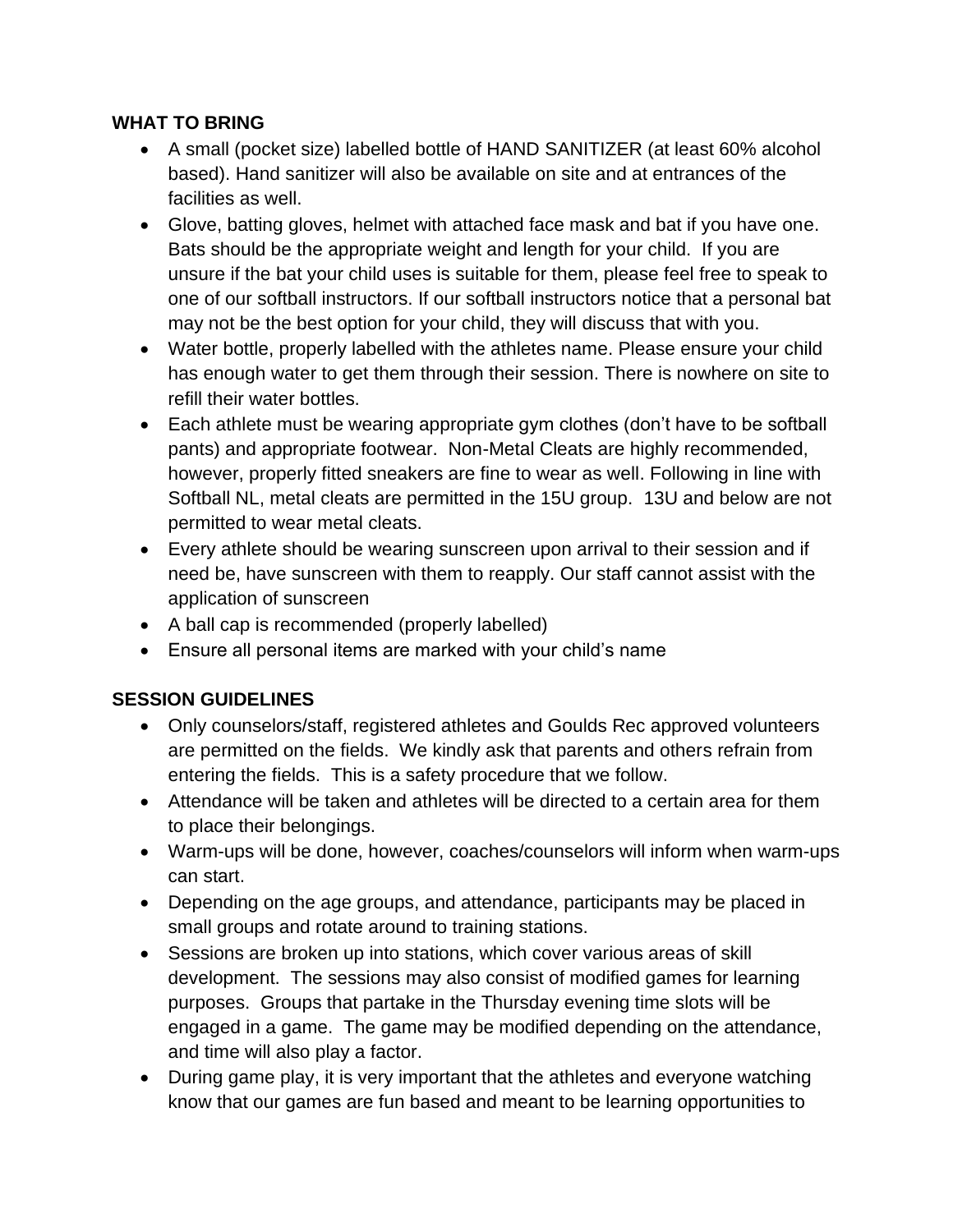increase skill development. Our counselors/coaches/umpires will not tolerate taunting, name calling, or anyone devaluing them as counselors/ coaches/ umpires. Athletes or spectators engaged in this inappropriate behaviour will be asked to leave the premises. The inappropriate actions of spectators(ie. Parents) may play a factor in determining if your child will be permitted to continue on with the program. Please do not put your child in that situation.

• Depending on registration, an adjustment to the program may be made if we have enough registered to offer more game play.

## **SAFETY MEASURES**

- All our counselors are trained in the High Five Principles of Healthy Child Development [\(www.highfive.org\)](http://www.highfive.org/), policies and procedures, supervision, safety/cleaning protocols and first aid.
- For the safety of participants, Goulds Recreation, as advised by the Royal Newfoundland Constabulary, will follow specific procedures should a parent/guardian arrive on site appearing to be under the influence. Counselor/volunteer will immediately contact their supervisor, as well as the RNC.
- it is recommended that those considered vulnerable to the effects of COVID-19 or who have family members considered vulnerable to use discretion in availing of our softball program.
- Facilities and equipment will be cleaned daily. Additional attention to high use areas such as washrooms, gate entrances and equipment
- Our staff/volunteers will do whatever they can to help prevent the possibly spread of COVID-19. However, we cannot in any way 100% guarantee that you or your child will not come in contact with this virus.

**UNEXPECTED CLOSURES:** In the event of poor weather, our minor program will be cancelled. Refunds will not be issued for unexpected closures. Our facebook page: Goulds Recreation Association will be updated to provide you with the information. We will give as much notice as possible, however, due to our fast-changing weather, a decision may not be made until a half hour before program start time. If clinic slots are cancelled due to weather, we will look at rescheduling at a later date.

**MANAGING ILLNESS:** Children MUST stay home if they feel sick (fever, sore throat, cold symptoms, headache, diarrhea, vomiting).

- Parents/Guardians must ensure that you list your child's underlying health conditions and/or symptoms due to allergies
- Counselor/Staff/volunteers who present with symptoms will be removed from the program area and follow recommendations put forth by Public Health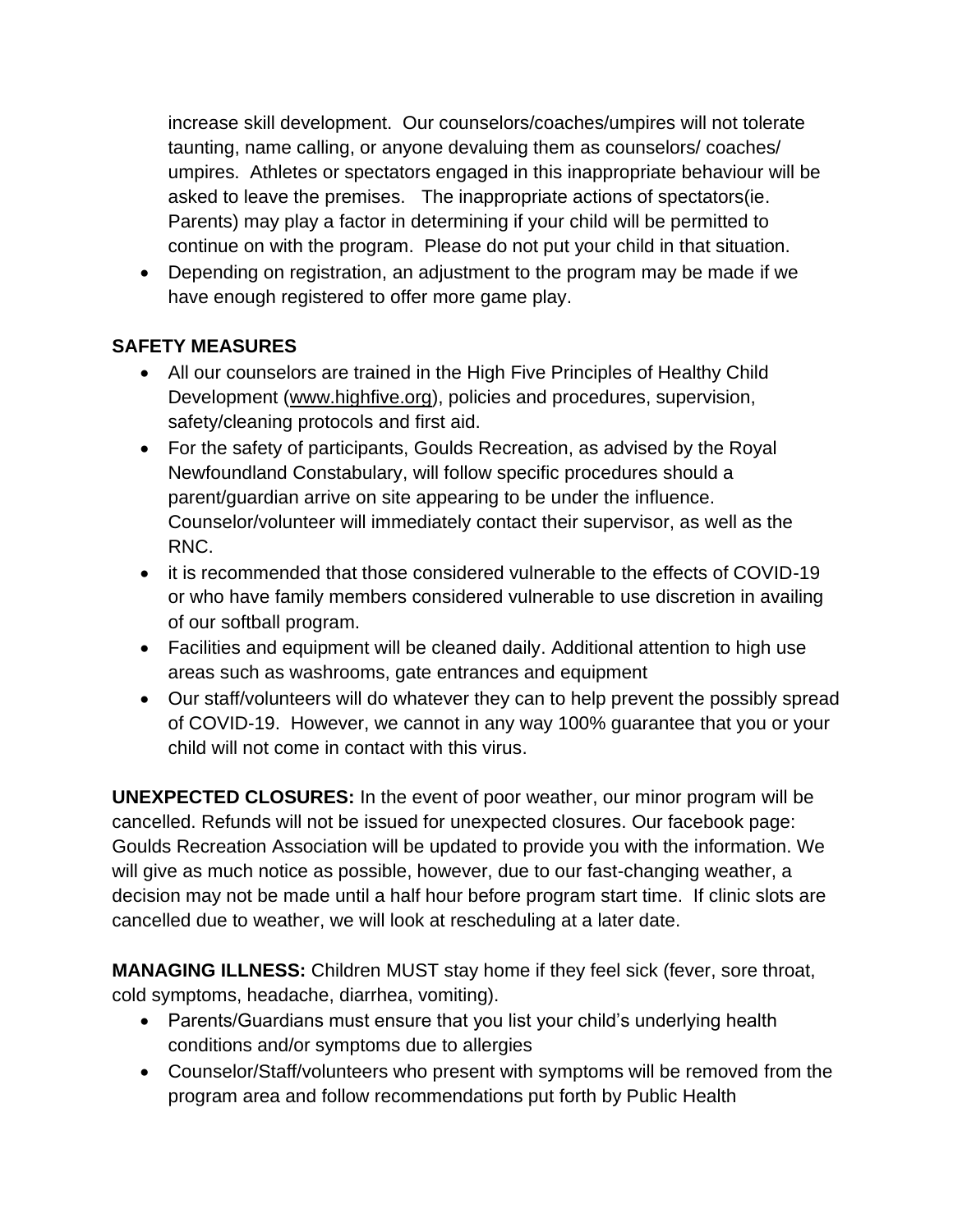- If a child displays symptoms of concern during the program the following will be adhered to:
	- o Guardian on site will immediately have to remove their child from the program area.
	- o If guardian not on site, a counselor/volunteer will immediately remove them from the site
		- The child will be isolated
		- Good handwashing for child and counselor/staff/volunteers
		- Both the counselor/staff/volunteer and child will wear mask and gloves and guardian will immediately come to the site to pick up their child
		- Materials used by the child will be removed and area will be sanitized according to sanitization guidelines

**MEDICATIONS/ALLERGY INFORMATION:** Please do not bring nuts or nut products, fish products, kiwi on site. We are also scent aware. If your child requires medication, has allergies or any medical condition please contact us. Our staff/volunteers are not permitted to administer medications.

**COUNSELOR/STAFF CONTACT INFORMATION:** If you have any questions or concerns on our softball program, please email [gouldsrecinfo@gmail.com](mailto:gouldsrecinfo@gmail.com) or call 745- 7575 (please leave voicemail). Once a sports head counselor has been assigned, an email will be sent out to all participants on how to contact our sports head counselor directly. If your questions or concerns are of a confidential matter, please email Recreation Coordinator, Nicole at [gouldsrecreation@gmail.com](mailto:gouldsrecreation@gmail.com) or call her direct line at 745-7504 (please leave voicemail).

*Goulds Recreation Association is committed to providing quality programs that promote positive social, cognitive, physical and emotional development. Based on this, we want to ensure that there is a mutual understanding of what is acceptable behaviour and unacceptable behaviour. Our staff/volunteers will take every reasonable effort to ensure meaningful participation. Please read the following guidelines for acceptable and unacceptable behaviours.*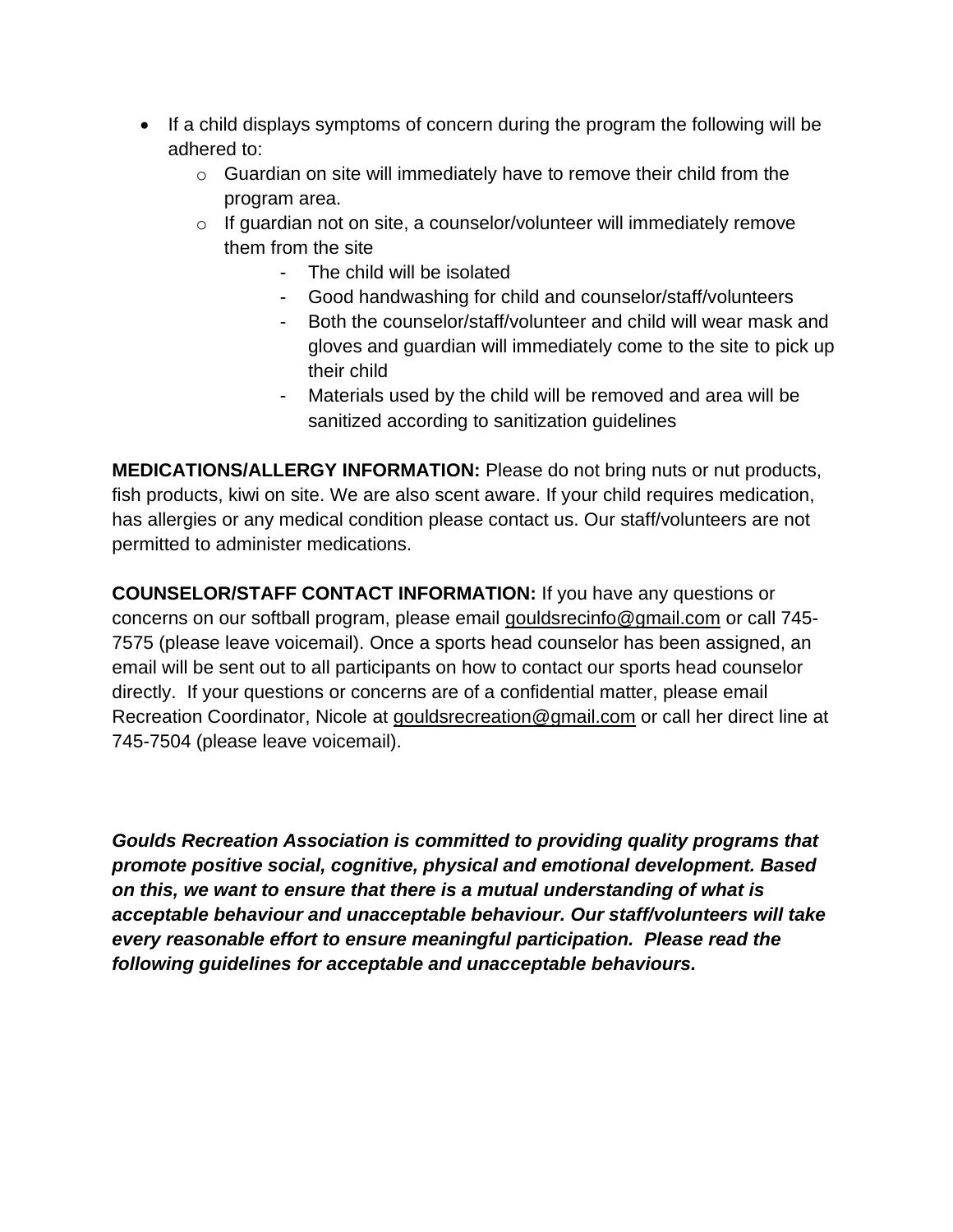**ACCEPTABLE BEHAVIOURS:** Goulds Recreation counselors/staff/volunteers, patrons, participants and guardians are expected to exhibit the following behaviour while participating/observing in programs and services:

> - respect - kindness - safety - honesty - responsibility - healthy choices

**UNACCEPTABLE BEHAVIOR:** behaviour with the intent to harm others, property or which would otherwise negatively impact program quality is unacceptable and will not be tolerated. Counselors/volunteers will use discretion to take appropriate action if unacceptable behaviour occurs. Our general process of addressing unacceptable behaviour is as follows:

- Unacceptable behaviour will be discussed with the participant
- Depending on behaviour, parent/guardian of the participant will be notified of the unacceptable behaviour and may be asked to arrange immediate pick-up of the participant.

*First occurrence:* Counselors/Volunteers and/or Rec Coordinator will work with the participants and Parent/Guardian (if applicable) to identify solutions to assist the participant in displaying expected behaviours in the future.

*Second occurrence:* The participant may be re-introduced to the program following a meeting, with parents/guardians (if applicable) to establish an individualized plan to prevent further unacceptable behaviour and encourage positive behaviour

**Third occurrence:** The participant may be removed from the program/facility on a part-time or full-time basis.

With parents/guardians who will be in attendance to watch their child, we expect the same positive behaviour. If not, on the first occurrence, our counselors/volunteers/rec coordinator will address their concerns and work with you to find a solution. On the second occurrence, you will be asked to leave the premises (in which your child may need to leave as well) and discussion will take place between you and counselors/volunteers and/or Recreation Coordinator at a later time away from the group to come up with a solution.

On third occurrence, you will not be permitted on the premises during your child's session/game. Another parent/guardian will have to be identified as being on-site for your child.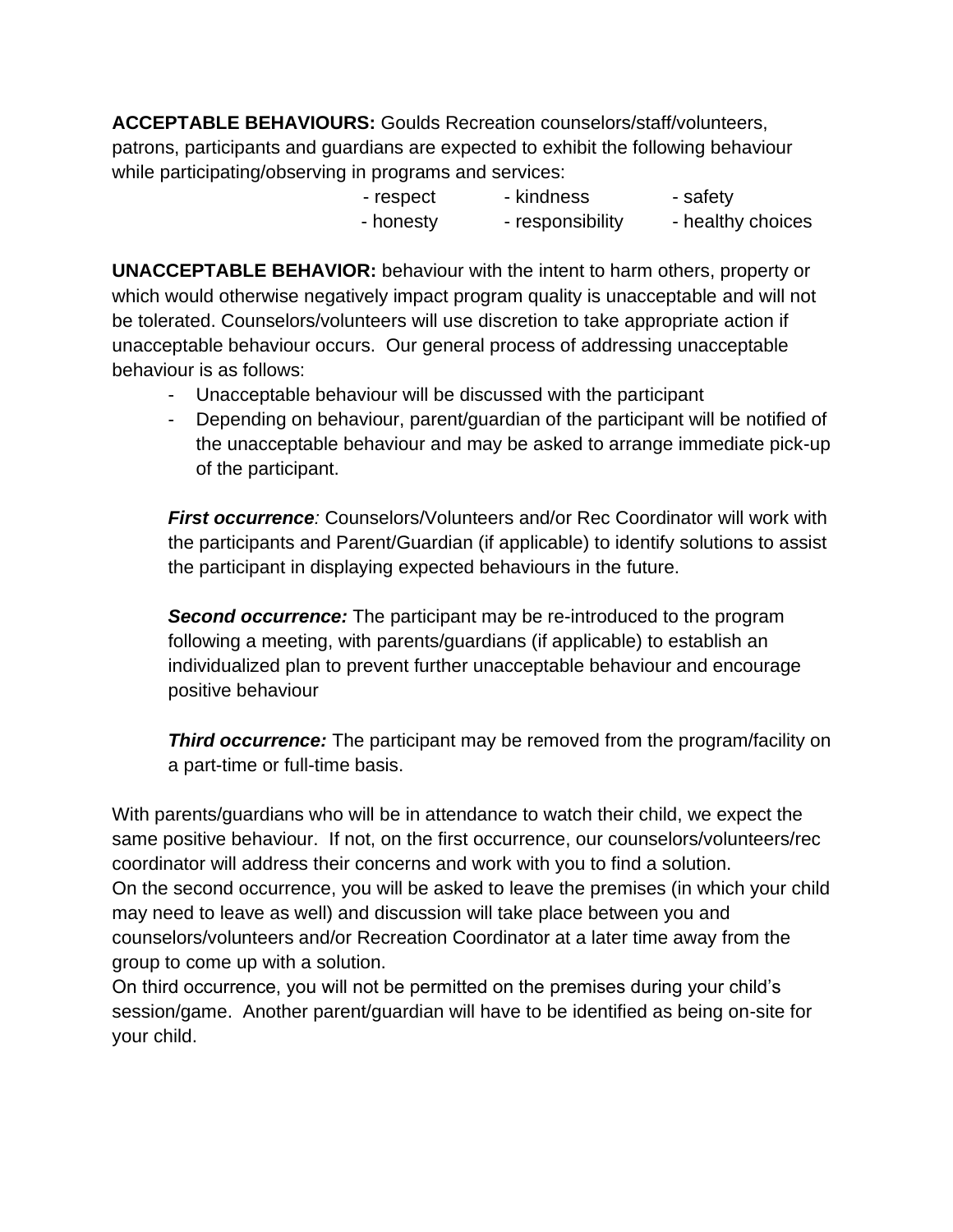**If Goulds Recreation is unable to ensure the safety and well-being of patrons, participants, other, the security of property or program quality, we reserve the right to remove the patron/participant displaying unacceptable behaviour from the program or facility.** 

*Softball NL Policy. Every athlete in the 15U and below age groups will need their own face mask & helmet combo in order to participate in our program. Most sport stores will carry these. We do not recommend that you wait until last minute to purchase one. They tend to sell out fast!* 



Schutt

All Star

Worth